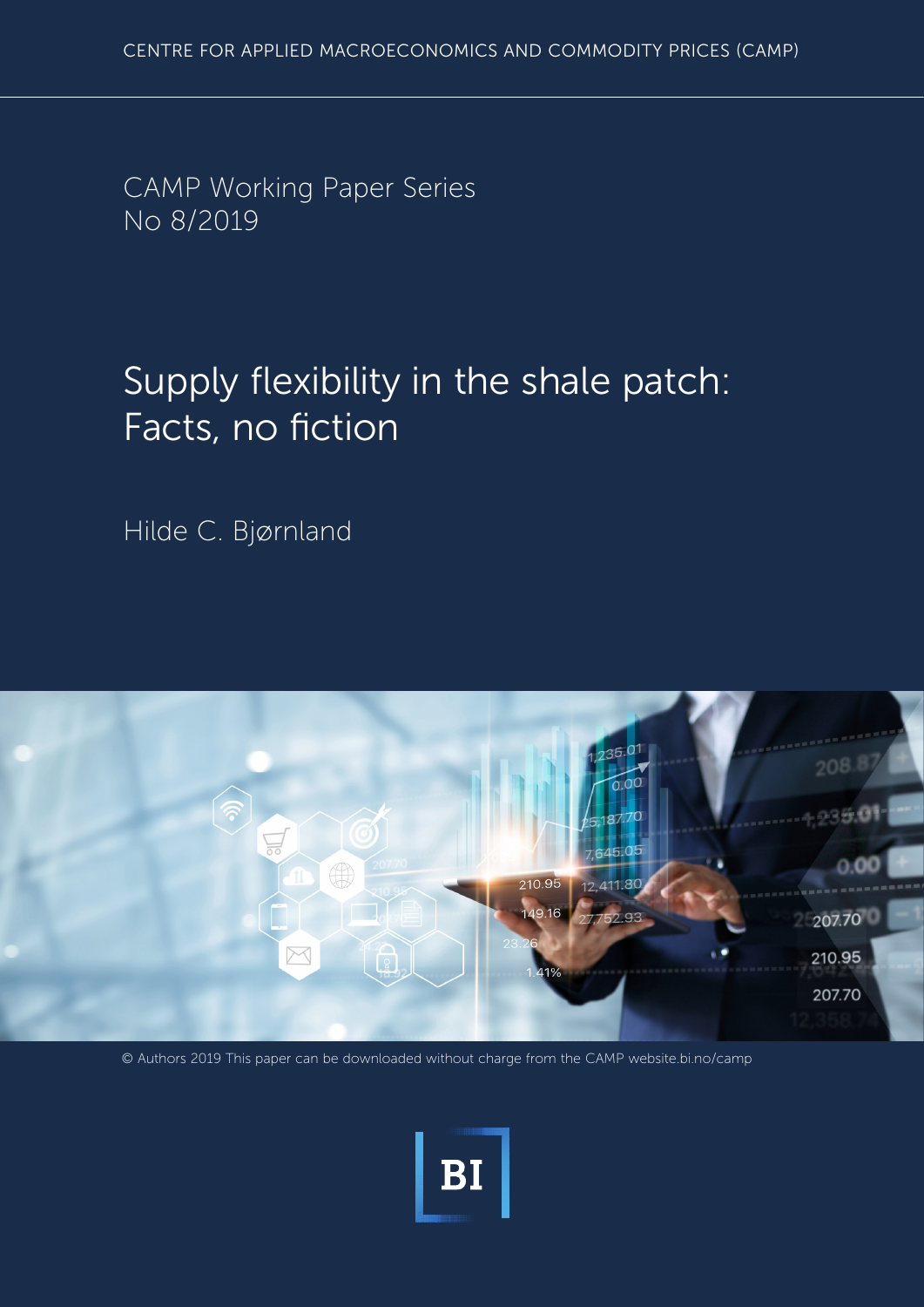## Supply flexibility in the shale patch: Facts, no fiction<sup>∗</sup>

Hilde C. Bjørnland†

November 18, 2019

#### Abstract

In two recent papers, [Kilian and Zhou](#page-12-0) [\(2019\)](#page-12-0) and [Kilian](#page-12-1) [\(2019\)](#page-12-1) have criticized [Bjørnland, Nordvik, and Rohrer](#page-11-0) [\(2017\)](#page-11-0), arguing that our finding of a large price elasticity of output for shale producers is not credible. We welcome a discussion of our methods and findings, but the criticisms made in these two papers are inaccurate and mischaracterize our analysis and results. In this note I address the criticism that has been made, arguing that our findings support the notion that the degree of output flexibility is dependent on the production technology in question. Furthermore, I argue that knowledge that shale producers are more price elastic than conventional oil producers could have far reaching implications for the industry, for macroeconomic outcomes, and for policy analysis.

<sup>∗</sup>The author would like to thank Knut Are Aastveit, Jamie Cross, Thomas S. Gundersen, Even C. Hvinden, Frode M. Nordvik, Maximilian Rohrer and Leif Anders Thorsrud for useful comments and fruitful discussions. The usual disclaimers apply. The views expressed in this paper are those of the author and do not necessarily reflect those of Norges Bank.

<sup>†</sup>Centre for Applied Macroeconomics and Commodity prices (CAMP) - BI Norwegian Business School and Norges Bank. Email: [h](mailto:hilde.c.bjornland@bi.no)ilde.c.bjornland@bi.no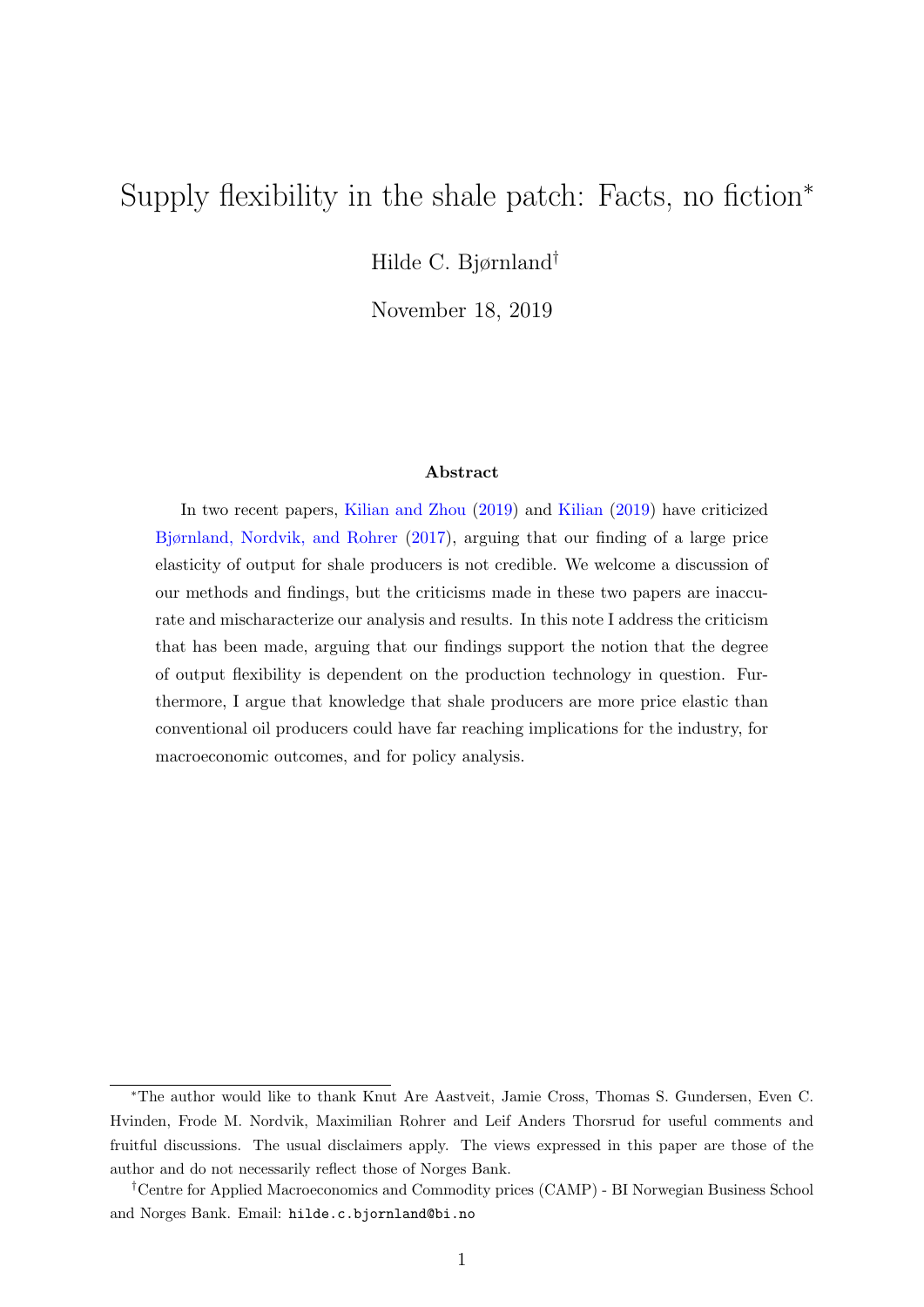### 1 Introduction

Are shale oil producers responding to current and future oil prices by changing oil production and completion of new oil wells? Yes, according to a recent panel data study by [Bjørnland, Nordvik, and Rohrer](#page-11-0) [\(2017\)](#page-11-0) (hereafter BNR), that investigates the response of both shale and conventional crude oil wells to spot and expected future oil prices. In particular, constructing a novel well-level/firm-level monthly production data set from North Dakota, we find the supply elasticity of shale wells to be significantly positive and in the range of 0.3-0.9, depending on wells and firms characteristics. We find no such responses for conventional wells, and interpret the supply pattern of shale oil wells to be consistent with [Hotelling](#page-12-2) [\(1931\)](#page-12-2)'s model of optimal extraction, with flow production as the relevant control variable.

These are new findings in the literature, and have important implications for how one should analyze the role of oil supply shocks for the macroeconomy. Until recently, oil price-macro models have often assumed the short run price elasticity of aggregate oil production to be zero, or at least, small, when identifying oil market shocks, see for instance [Kilian](#page-12-3) [\(2009\)](#page-12-3) and [Kilian and Murphy](#page-12-4) [\(2012\)](#page-12-4), and a series of other papers building on the seminal paper of [Kilian](#page-12-3) [\(2009\)](#page-12-3). While this may be consistent with the behaviour of conventional producers, c.f. [Anderson, Kellogg, and Salant](#page-11-1) [\(2018\)](#page-11-1), our results for shale producers support exploring alternative identification schemes that relax the assumption of a zero short-run oil supply elasticity, such as the Bayesian approach recently developed in [Baumeister and Hamilton](#page-11-2) [\(2019a\)](#page-11-2). Doing so, they find oil supply disruptions to be a bigger factor in historical oil price movements than implied by the earlier estimates in studies such as [Kilian](#page-12-3) [\(2009\)](#page-12-3) and [Kilian and Murphy](#page-12-4) [\(2012\)](#page-12-4).

The paper of [Baumeister and Hamilton](#page-11-2) [\(2019a\)](#page-11-2) has been criticised by [Kilian and Zhou](#page-12-0) [\(2019\)](#page-12-0), stating, among others, that the results are driven by the imposition of a highly unrealistic prior for the impact price elasticity of global oil supply: a supply elasticity which is supported by the findings in BNR, among others. In particular, [Kilian and](#page-12-0) [Zhou](#page-12-0) [\(2019\)](#page-12-0) dismiss the results of BNR, based on two grounds: (i) our paper is only based on supply responses in North Dakota and (ii) the results are based on the prices of contracts for future delivery, hereafter futures. Ignoring the coefficient on futures prices, they claim that we find an insignificant (or even negative) supply elasticity, in line with what [Kilian](#page-12-3) [\(2009\)](#page-12-3) and [Kilian and Murphy](#page-12-4) [\(2012\)](#page-12-4) assume. The critique put forward has been thoroughly addressed by [Baumeister and Hamilton](#page-11-3)  $(2019b)$ .<sup>[1](#page-2-0)</sup> Then, in a follow up paper, [Kilian](#page-12-1) [\(2019\)](#page-12-1) has added a series of additional concerns related to the papers

<span id="page-2-0"></span> ${}^{1}$ [Kilian and Zhou](#page-12-0) [\(2019\)](#page-12-0) raise additional concerns with regard to the approach of [Baumeister and Hamilton](#page-11-2) [\(2019a\)](#page-11-2), unrelated to this paper. In their response, [Baumeister and Hamilton](#page-11-3) [\(2019b\)](#page-11-3) have shown that the criticism is inaccurate, both in broad substance and in specific details. In particular, they argue that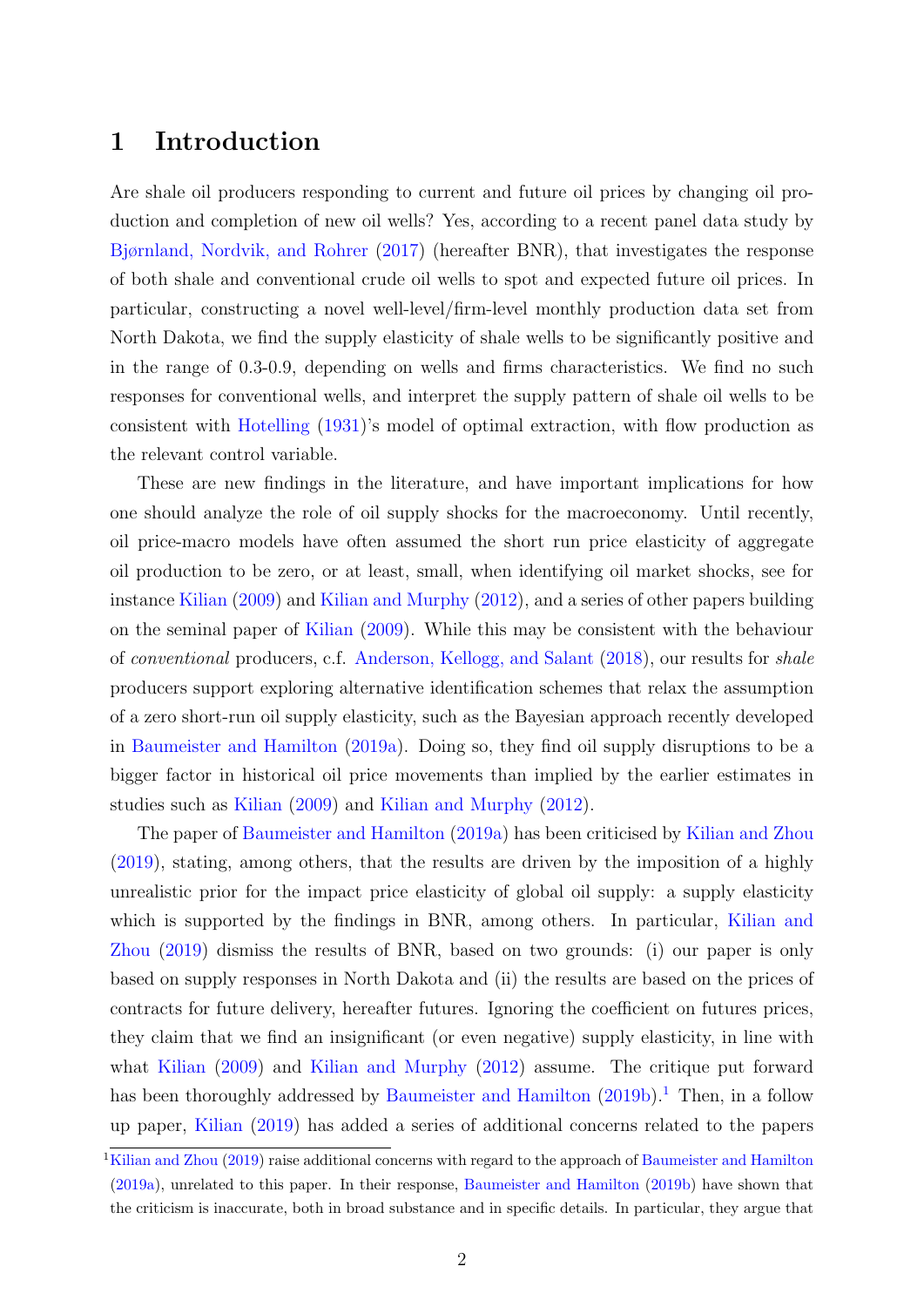by [Baumeister and Hamilton](#page-11-2) [\(2019a,](#page-11-2)[b\)](#page-11-3), and the literature on the supply elasticity. The paper, which is entitled: "Facts and Fiction in Oil Market Modeling", concludes that the result of a large oil supply elasticity found in BNR is not credible. Instead, [Kilian](#page-12-1) [\(2019\)](#page-12-1) refers to the results of a recent paper by [Newell and Prest](#page-12-5) [\(2019\)](#page-12-5), which analyses the elasticity at distinct phases of well development, i.e., drilling, completion and production for shale producers in five different states, but find the short run supply elasticity to be zero.

In this paper I discuss the criticism put forward by [Kilian and Zhou](#page-12-0) [\(2019\)](#page-12-0) and [Kilian](#page-12-1) [\(2019\)](#page-12-1) with regard to the supply elasticity literature. In particular, I describe how these two papers mischaracterise the model and results found in BNR, and in so doing, downplay the importance and implication of shale oil producer's behaviour. BNR have shown that the production of horizontally drilled shale oil differs from conventional operations. Furthermore, we argue that the option of executing so-called drilled but uncompleted (DUC) wells suggest a plausible mechanism through which shale oil firms may respond to price developments by increasing production. Our empirical results therefore support the notion that the degree of output flexibility is dependent on the production technology in question. This is a new finding in the literature, that could have far reaching implications for the industry, for macroeconomic outcomes, and for policy analysis.

This paper is organized as follows. Section [2](#page-3-0) reviews the key results of BNR, while in Section [3](#page-6-0) I address the main criticisms put forward by [Kilian and Zhou](#page-12-0) [\(2019\)](#page-12-0) and [Kilian](#page-12-1) [\(2019\)](#page-12-1) with regard to the oil supply literature in general, and BNR in particular. Furthermore I give some suggestions for why the results of BNR differ from those of [Newell](#page-12-5) [and Prest](#page-12-5) [\(2019\)](#page-12-5). I conclude in Section [4](#page-9-0) by also discussing the wider implications of the findings.

## <span id="page-3-0"></span>2 Key results of [Bjørnland, Nordvik, and Rohrer](#page-11-0) [\(2017\)](#page-11-0) and relations to the literature

In a competitive market the extraction technology of even a subset of oil producers may substantially influence the aggregate elasticity of oil supply. The emergence of the shale oil boom has not only doubled U.S. oil output, but starkly altered the manner in which it is produced. Knowledge of producer behaviour and supply elasticity in unconventional (shale) oil pools is therefore important, but until recently, it has been lacking.

Why should shale producers behave differently from conventional oil producers? As shown in BNR, a shale well may be stimulated with water and chemicals many times

[Kilian and Zhou](#page-12-0) [\(2019\)](#page-12-0) mischaracterize the literature on supply elasticity, and in particular the analysis and results of BNR and [Caldara et al.](#page-11-4) [\(2019\)](#page-11-4), see [Baumeister and Hamilton](#page-11-3) [\(2019b\)](#page-11-3) for details.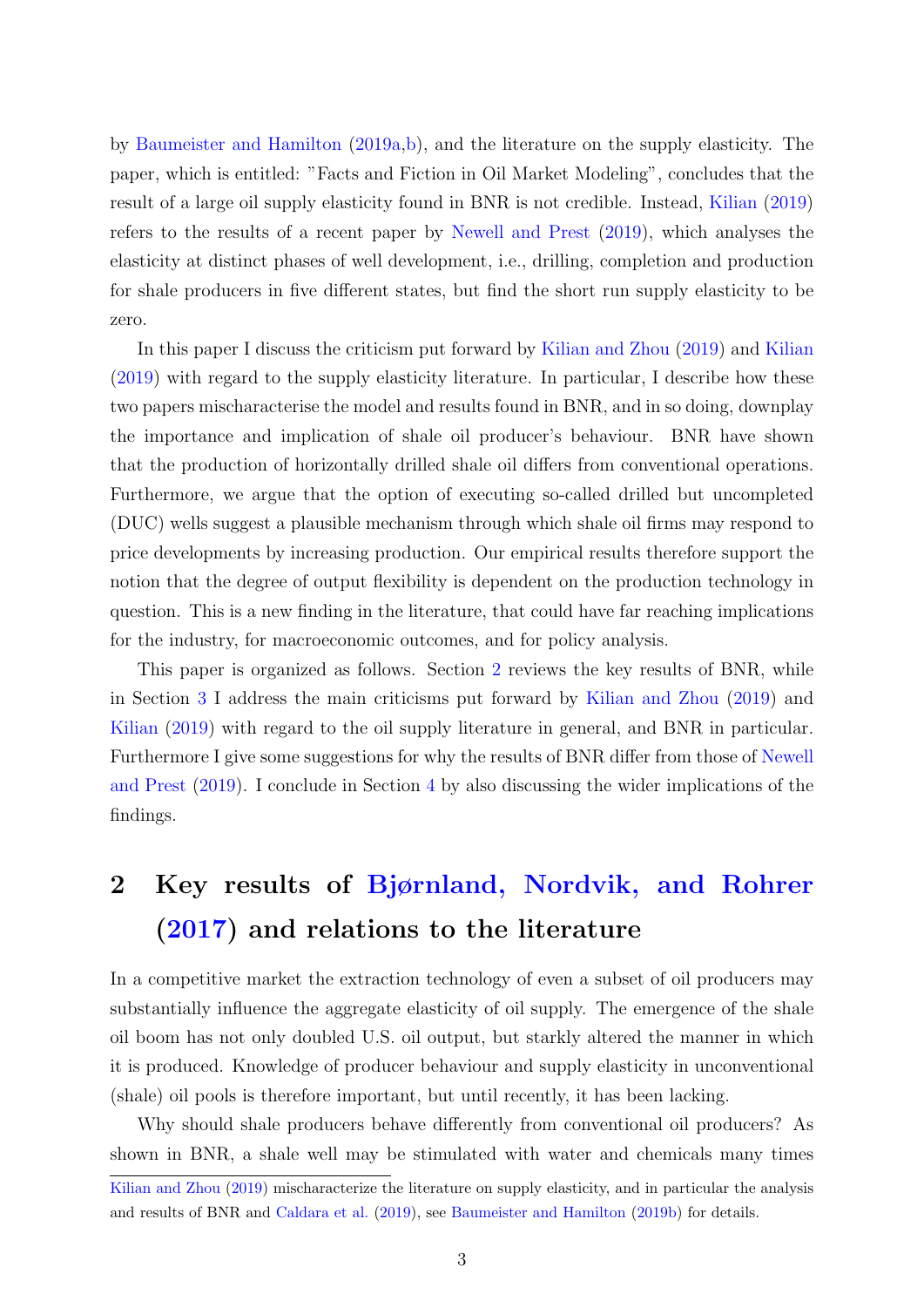<span id="page-4-0"></span>

Conventional - - Conventional (after 2000) - Shale

#### Figure 1. Production profile of horizontal and vertical drilled wells

Note: The figure is identical to Figure 2 in [Bjørnland et al.](#page-11-0) [\(2017\)](#page-11-0). It reports the average monthly production of BBLS oil during the first 120 months after spudding. We exclude the first month of production as well typically do not operate every day of this month. Wells are separated in conventional/vertical wells, indicated by the blue color, and unconventional/horizontal/shale wells, indicated by the red color. The solid line cover wells spudded between February 1952 and June 2017, while the dashed line only considers conventional wells spudded after January 2000. See [Bjørnland et al.](#page-11-0) [\(2017\)](#page-11-0) for details on data.

during its lifetime. This gives the well operator a certain degree of freedom to choose the timing of the fracking operations relative to a conventional well which is naturally flowing. Furthermore, shale wells have a very front-loaded production profile relative to conventional wells. In particular, in the first two years of the lifetime of a shale well, production declines by a monthly rate twice as high as the average decline rate for conventional wells, see Figure [1,](#page-4-0) which is taken from BNR. This production front-loading increases the incentive for shale producers to optimise the timing of well completion and production.

In BNR, we formally analyse to what extent shale oil producers respond to prices by changing oil production at the well level, i.e., supply elasticity, and the completion of new wells. We analyse this using both well-level data and firm-level data. In the main specification, we include lagged production changes, various price signals and a set of controls. Importantly, we include both changes in the spot prices and changes in spotfutures spreads. The futures market for crude oil provides intertemporal price signals, that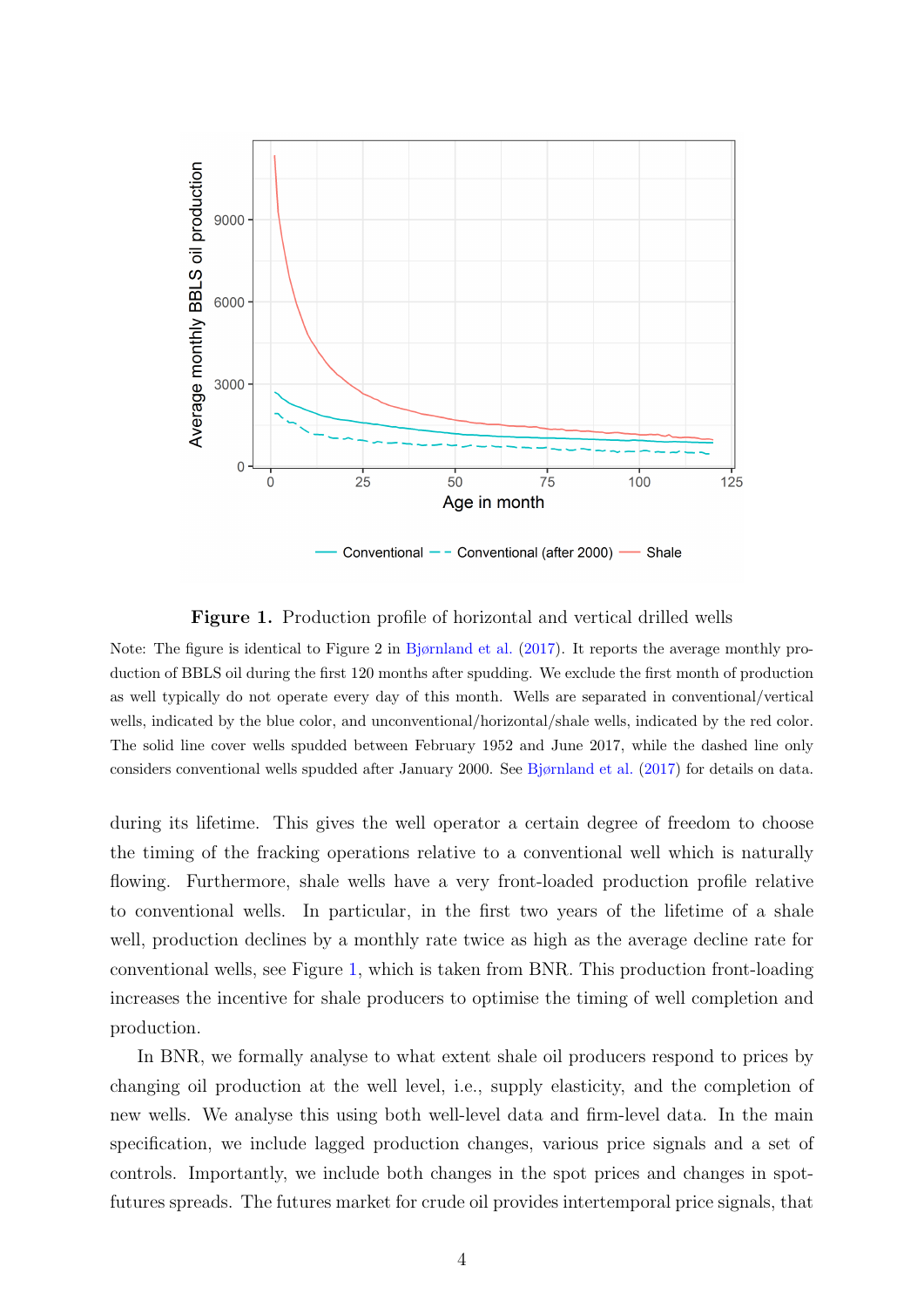producers also consider closely. In particular, if spot prices increase relative to the future, we would expect the well owners to maximize profit by increasing production today, and vice versa if the spread is decreasing. We expect no relationship for conventional wells, that are less flexible than shale. Our well-level monthly production data set covers more than 16,000 crude oil wells in North Dakota, including both shale and conventional wells. We find the supply elasticity of shale wells to be significantly positive and in the range of 0.3-0.9, depending on wells and firms characteristics. In particular, the largest response is found for younger wells (wells younger than three years) and for large firms (top 99 firms with highest production volumes).

Since we first put our paper on our webpage, corroborating results are found in [Born](#page-11-5)[stein, Krusell, and Rebelo](#page-11-5) [\(2018\)](#page-11-5) using annual data to study production of shale producers. Arguably, it appears that firms exploit the inherent flexibility of shale technology to allocate production volumes intertemporally. We interpret the results for shale oil producers to be in line with [Hotelling](#page-12-2) [\(1931\)](#page-12-2)'s model of optimal exhaustible resource extraction. Reserves are an inventory, and the decision to produce is an intertemporal choice of when to draw down below-ground inventory. For producers to behave in line with the [Hotelling](#page-12-2) [\(1931\)](#page-12-2) theory, they must be able to reallocate extraction across different periods.

Our results are in contrast with recent literature on conventional oil. Notably, [An](#page-11-1)[derson et al.](#page-11-1) [\(2018\)](#page-11-1) have shown that the price elasticity of conventional oil producers in Texas is statistically indistinguishable from zero. They present a strong argument that the relevant conventional control variable for oil firms is exploration investment, not flow production. However, the production of horizontally drilled shale oil differs from conventional operations. In particular, the option of executing so-called drilled but uncompleted (DUC) wells suggest a plausible mechanism through which shale oil firms may respond to price developments by increasing production. Our empirical results support the notion that degree of output flexibility is indeed contingent on the production technology in question.

These are new results in the literature, that have potentially important implications. As shale producers grow in size and importance, we should expect to see a stabilizing effect on oil prices. Furthermore, the results have important implications for how one should analyze the role of oil supply shocks in the macroeconomy, as the elasticities of supply and demand are crucial for determining the relative importance of oil supply vs oil demand shocks for oil price fluctuations and macroeconomic behaviour, see [Baumeister and Hamil](#page-11-2)[ton](#page-11-2) [\(2019a\)](#page-11-2) and [Caldara et al.](#page-11-4) [\(2019\)](#page-11-4). Finally, knowledge about shale behaviour may also have important policy implications. For instance, when policy makers are designing tax policies that affect the petroleum industry, taking into account that shale producers can adjust differently to price-sensitive news than what conventional producers can do, could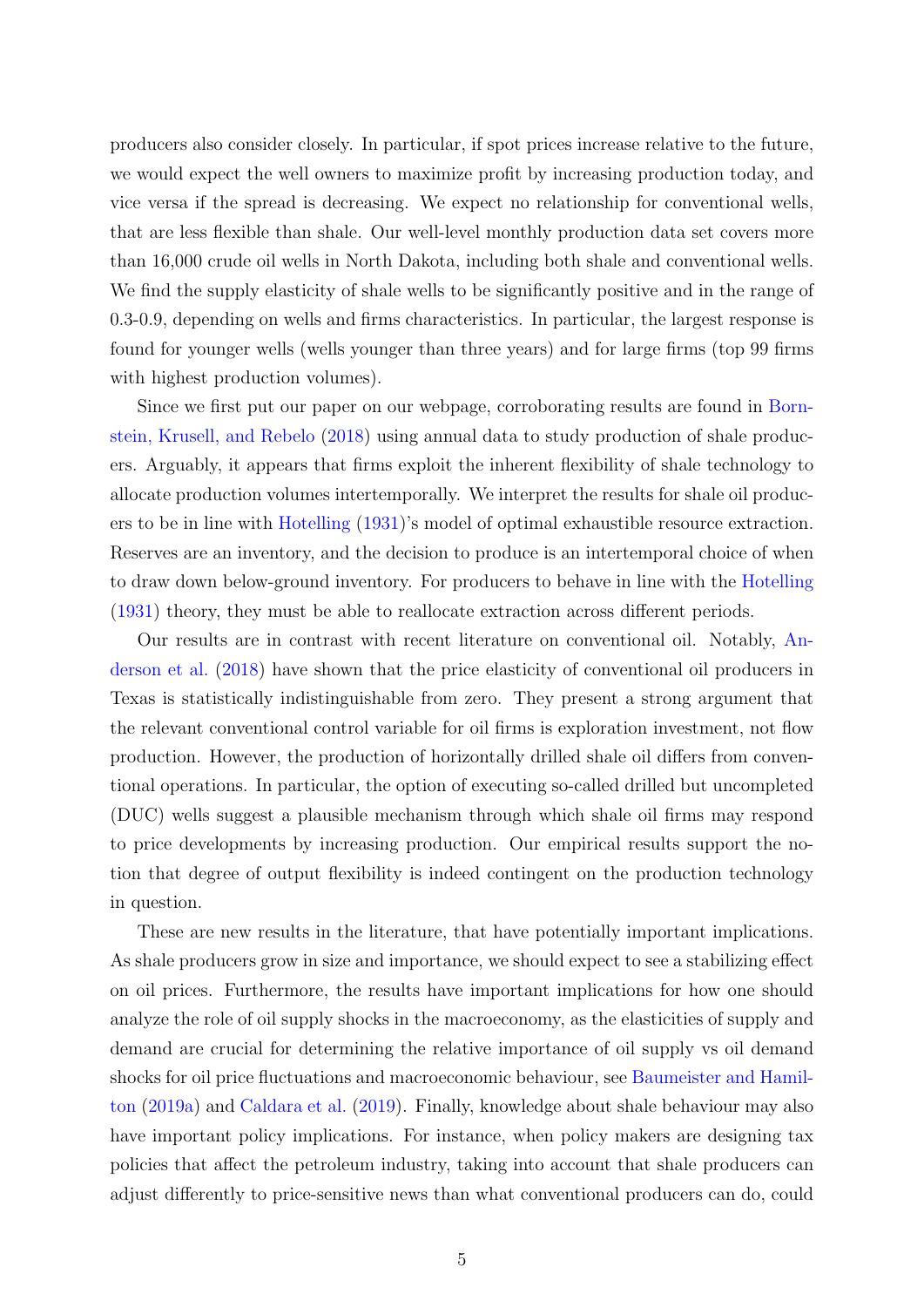be important. I will discuss this in more detail in Section [4,](#page-9-0) after having responded to the criticism put forward by [Kilian and Zhou](#page-12-0) [\(2019\)](#page-12-0) and [Kilian](#page-12-1) [\(2019\)](#page-12-1) in Section [3.](#page-6-0)

## <span id="page-6-0"></span>3 Discussion of [Kilian and Zhou](#page-12-0) [\(2019\)](#page-12-0) and [Kilian](#page-12-1) [\(2019\)](#page-12-1)

The recent paper by [Kilian](#page-12-1) [\(2019\)](#page-12-1) argues, among others, that the results of a large supply elasticity reported in BNR are not credible. In so doing, the paper reiterates some of the criticism put forward by [Kilian and Zhou](#page-12-0) [\(2019\)](#page-12-0). Below I address each of their concerns.

First, both [Kilian and Zhou](#page-12-0) [\(2019\)](#page-12-0) and [Kilian](#page-12-1) [\(2019\)](#page-12-1) argue that including a futures spread to capture expectations has no purpose. For this reason, they ignore the coefficient on the spread reported in BNR, focusing only at the coefficient on spot price, which is negative. This would suggest that the supply curve is downward sloping. However, this coefficient can not be interpreted in isolation. In so doing, they are effectively assuming that changes in production from a well in response to an increase in the current price is exactly matched by an increase in the futures price. Hence, the spread is zero. Our results suggests otherwise. The coefficient on the spread is significantly positive.

Why should the futures spread matter for the supply elasticity? U.S. shale producers can lock in prices for their production months into the future, and then sell at opportune moments. Importantly, the futures market for crude oil provides intertemporal price signals that producers also consider closely. For instance, if spot prices increase relative to the future, one would expect the shale well owners to maximize profit by increasing production today, and vice versa if the spread is decreasing.[2](#page-6-1) NYMEX futures are traded liquidly at the time horizons considered here, and with many risk-neutral traders, the futures price should be a reasonable approximation of the expected future spot price. This is also consistent with how oil well operators are believed to use the futures market to make price projections, see for instance [Newell and Prest](#page-12-5) [\(2019\)](#page-12-5), footnote 10: " Using futures prices as a measure of price expectations is a shortcut to obtain price expectations. This is based on conversations with industry operators regarding how they generate their price expectations." As mentioned in the introduction, [Kilian](#page-12-1) [\(2019\)](#page-12-1) has confidence in the paper by [Newell and Prest](#page-12-5) [\(2019\)](#page-12-5), that analyze shale oil behaviour in five different U.S. states. Interestingly, they also use future prices, which is not commented on in [Kilian](#page-12-1) [\(2019\)](#page-12-1). In fact, they use the average of the next 12 months of futures prices for the WTI and Henry Hub prices instead of the spot prices in the parts that analyse drilling

<span id="page-6-1"></span><sup>&</sup>lt;sup>2</sup>Central banks and other policy agencies typically use future oil prices while making forecasts. In particular, the slope of the yield curves formed with these prices provide information on the direction of spot prices, see [Reeve and Vigfusson](#page-12-6) [\(2011\)](#page-12-6) for an analysis of the usefulness of future prices.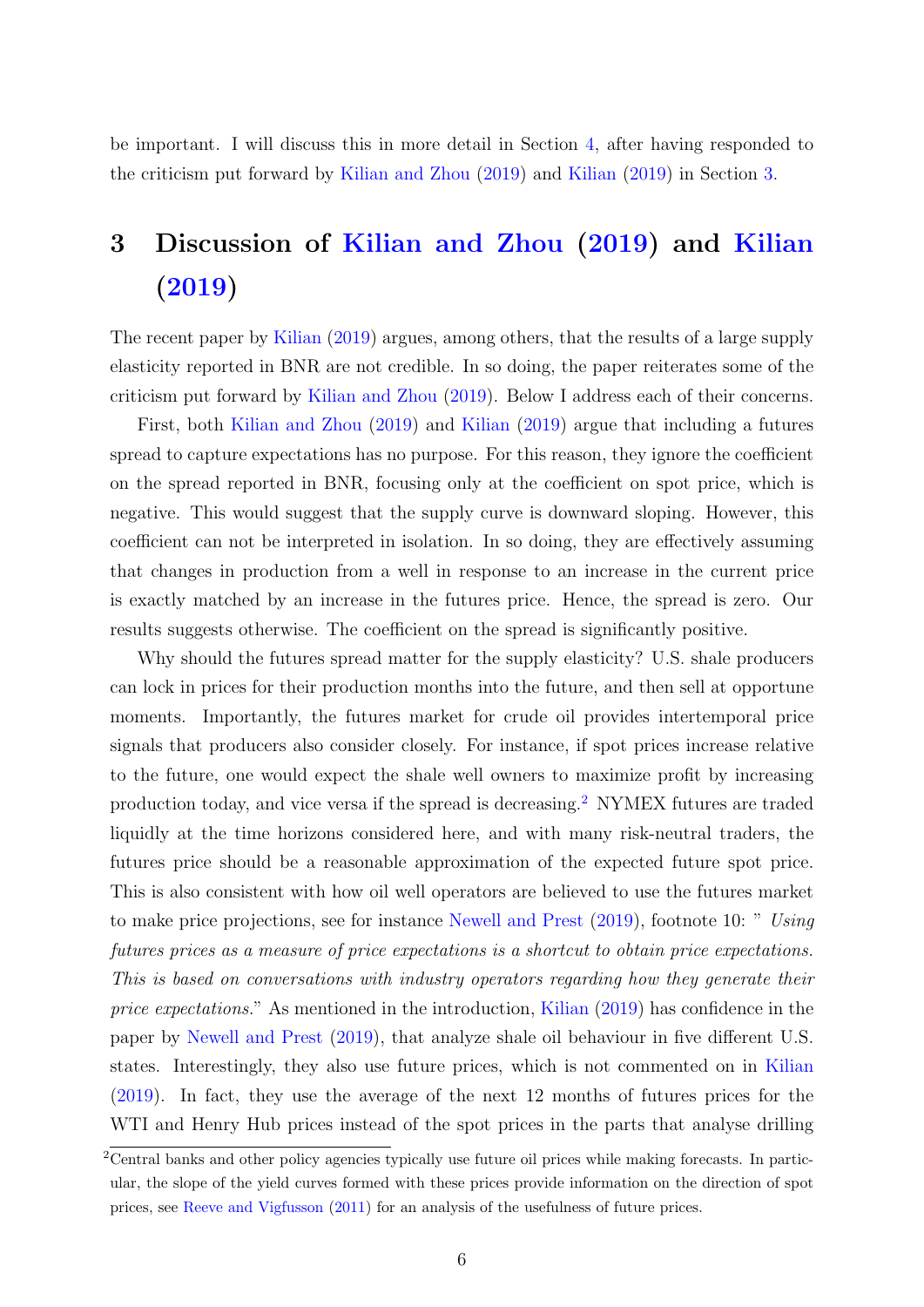and completion of the wells, (see page 5), while they use only the spot prices when they analyse well production. So while [Kilian](#page-12-1) [\(2019\)](#page-12-1) criticises the use of futures prices in BNR, it goes unnoticed that [Newell and Prest](#page-12-5) [\(2019\)](#page-12-5) base all their models with positive results on futures prices. Still, even if one did not believe that future prices should be relevant for the output choice, ignoring the coefficient once it is estimated, like [Kilian and Zhou](#page-12-0) [\(2019\)](#page-12-0) and [Kilian](#page-12-1) [\(2019\)](#page-12-1) do, makes no sense. Furthermore, if we instead include spot prices and futures prices separately (which is also consistent with what [Anderson et al.](#page-11-1) [\(2018\)](#page-11-1) do) our results are robust, see Table A.5. in BNR. Finally, since oil producers respond significantly to futures prices, and the spot and futures prices are correlated, excluding the futures price may result in a biased estimate of the spot price elasticity.

Second, [Kilian](#page-12-1) [\(2019\)](#page-12-1) argues that there is no compelling reason for including oil futures prices as a proxy for oil price expectations when estimating the oil supply elasticity, due to storage demand. He argues that if there are exogenous shifts in expectations about future oil prices, this will cause a change in storage demand, which in turn shifts the spot price. Hence, the model already captures this effect by including changes in the spot price and allows producers to respond to this type of shock. While I agree that storage definitely has a role to play in macroeconomic models, as price moves with changes in inventories (above ground) driven by shifts in inventory demand, the argument is not relevant at the well level. Individual well owners or firms do not hold storage above ground. Whatever they store is underground, and exactly for that reason including future prices has a purpose. At the monthly frequency, there is also strong evidence, that this information is relevant.

Third, and related to the above. While critical to including oil futures prices in the analysis, [Kilian](#page-12-1) [\(2019\)](#page-12-1) acknowledges that oil suppliers could respond to higher expected oil prices by storing oil below the ground. Shale producers have this option, for technological reasons, as they may drill, but not frack a well in anticipation of rising prices. Recall that these drilled, but not yet completed wells are known as DUCs. We show in an extensive analysis that DUCs do indeed respond strongly to price signals, suggesting that production could also be a choice variable. Still, [Kilian](#page-12-1) [\(2019\)](#page-12-1) dismisses our results on the DUCs, arguing that operators can not execute the DUC option in response to higher oil prices, as "it still takes between four and twelve weeks to complete the well". This is not correct. First, to efficiently schedule well completions, producers maintain a reasonable number of DUCs for operational flexibility and/or economic reasons, see for instance [EIA](#page-11-6) [\(2019\)](#page-11-6). The length of time that an oil well has been drilled, but remains uncompleted, can vary a lot. Some oil wells are completed immediately (within days) after drilling, but other wells remain drilled but uncompleted for several months or even years. This flexibility is in particular notable for shale wells. As shown in Figure 3 in BNR, the distribution of time between drilling/spudding and completion of a well is more dispersed for shale wells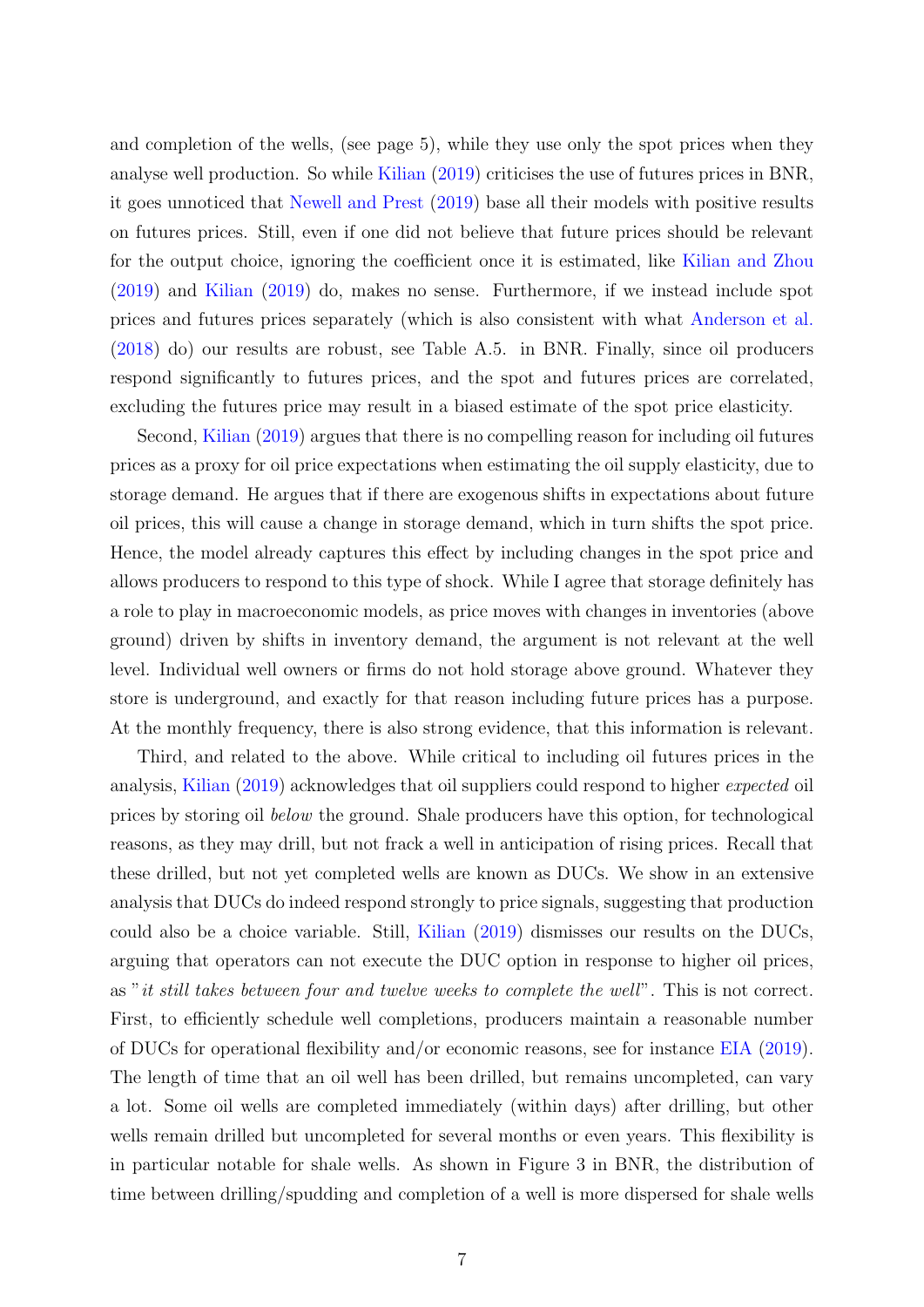than for conventional. The larger variation in completion time supports the notion that deciding to complete a well is a choice variable, which motivates why we study supply elasticity also on the extensive margin. In contrast to what [Kilian](#page-12-1) [\(2019\)](#page-12-1) concludes, our reported findings for the DUCs are not only important, but they also suggest that the results we have found for production are credible.

Fourth, [Kilian](#page-12-1) [\(2019\)](#page-12-1) questions the differencing of the spread measure. BNR use the difference in growth rates between the spot price and the futures price for a contract with delivery at time  $t + j$  to measure the expected change in market conditions between the spot market for crude oil and the future market of oil  $j$  months ahead. Our focus is on the change in direction. If this measure is positive, the spot market looks relatively more favorable measured against the futures market than before. If it is negative, the future market  $j$  months ahead has become relatively less favorable than before. Our choice of differencing the spread can also be supported from a time series perspective: neither the oil price nor the spread are stationary, supporting that we should difference both these series. Furthermore, and as mentioned above, we also analyse robustness to this specification by including the difference in the spot prices and the difference in futures prices separately, and get similar result, again see Table A.5. in BNR. Our specification is also consistent with what has been chosen in many other studies, including [Anderson et al.](#page-11-1) [\(2018\)](#page-11-1) for conventional oil, that are differencing all their variables, including the futures. In contrast, [Newell and Prest](#page-12-5) [\(2019\)](#page-12-5) do not find oil flow supply to be price elastic even for shale producers. However, they include oil prices in levels.<sup>[3](#page-8-0)</sup> Furthermore, in addition to oil prices, they also include gas prices in the same estimation, potentially correlated with oil prices. In our data set, neither the oil price, nor the spread are stationary, which is an added reason for why we have differenced the data.

Fifth, [Kilian](#page-12-1) [\(2019\)](#page-12-1) argues that the estimated coefficients are not valid because of strong collinearity. He argues that he can rewrite the specification and will then find a correlation between the variables to be 98%. It is unclear as to how he found that correlation, as the correlation between the changes in the spot price and changes in the spot futures spread in our data is between 40% and 65%, depending on specification and sample. Furthermore, we perform extensive robustness tests, showing that the results hold across different specifications, such as changing the sample, the maturity of the futures contract, or using well-level or firm-level data. The only changes we find is when we separate for firms, i.e., we find that the largest response is for younger wells (wells younger than three years) and for large firms (top 99 firms with highest production volumes).

<span id="page-8-0"></span><sup>&</sup>lt;sup>3</sup>To be precise, [Newell and Prest](#page-12-5) [\(2019\)](#page-12-5) use different specifications throughout the paper. They estimate the relationship between drilling and prices in first differences "to make the revenue and drilling series stationary" (see footnote 14), while for production, prices are specified in levels (see page 16).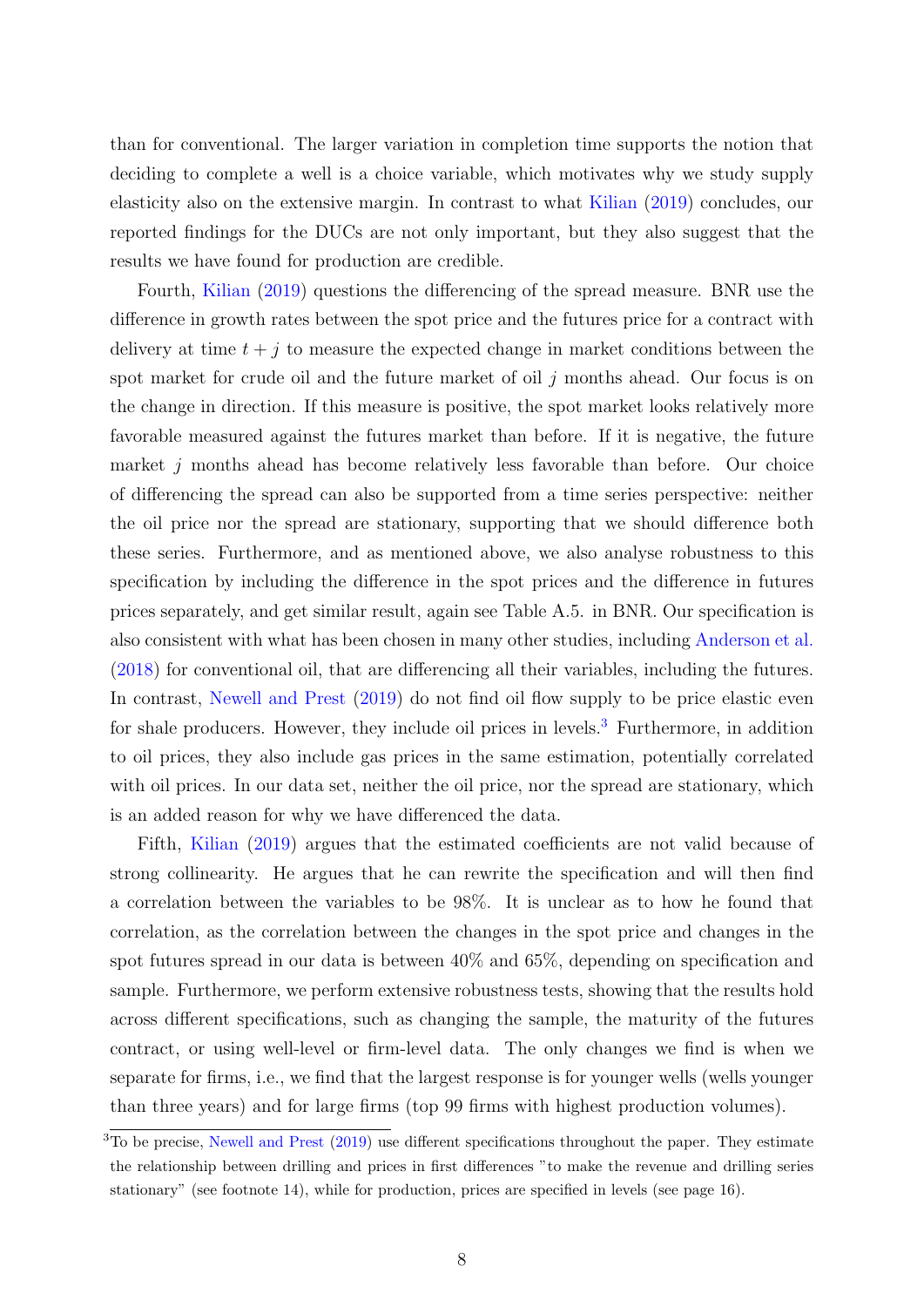Sixth, [Kilian](#page-12-1) [\(2019\)](#page-12-1) argues that since our results are not consistent with [Anderson](#page-11-1) [et al.](#page-11-1) [\(2018\)](#page-11-1), what we find is difficult to reconcile with economic theory (see footnote 14). The problem with this argument is that [Anderson et al.](#page-11-1) [\(2018\)](#page-11-1) is about conventional oil production. We analyze unconventional oil extraction with a different production technology. [Anderson et al.](#page-11-1) [\(2018\)](#page-11-1) refute the original Hotelling model because it does not fit with conventional producers in Texas, and therefore write a new augmented Hotelling model, where producers do not vary flow supply in response to price signals. However, we show that the production from horizontally drilled shale wells differs from conventional operations. In particular, the option of executing DUC wells suggests a plausible mechanism through which shale oil firms may respond to price developments by increasing production. Our empirical results thus support the notion that the degree of output flexibility is contingent on the production technology in question. Hence, we do not need an augmented model, like the [Anderson et al.](#page-11-1) [\(2018\)](#page-11-1) model. Shale well technology is more in line with the original [Hotelling](#page-12-2) [\(1931\)](#page-12-2) theory. See also the paper by [Bornstein et al.](#page-11-5) [\(2018\)](#page-11-5) that finds corroborating results (using annual data).

On a final note, and as mentioned above, [Kilian](#page-12-1) [\(2019\)](#page-12-1) has confidence in the results of [Newell and Prest](#page-12-5) [\(2019\)](#page-12-5) that do not find oil flow supply to be price elastic. There are, however, a few additional differences between this study and BNR. First, [Newell and](#page-12-5) [Prest](#page-12-5) [\(2019\)](#page-12-5) do not explore well and firm characteristics, as BNR do. By constructing a rich panel data set, we can eliminate any potential aggregation bias over well production rates when estimating the empirical model. Second, and as mentioned above, only for completion and investment do they include future price signals, whereas BNR include this in all specifications. In ongoing work, [Aastveit, Bjørnland, and Gundersen](#page-11-7) [\(2019\)](#page-11-7) estimate monthly supply elasticity for all major oil producing US states using novel micro data from Rystad Energy. This analysis confirms the conclusion drawn in BNR for North Dakota, but also show that most shale producers in the U.S. respond positively and significantly to oil price signals, with the size depending somewhat on the density of the wells. What is more, we can encompass the results in [Anderson et al.](#page-11-1) [\(2018\)](#page-11-1) for conventional oil production in Texas, but add new information by showing that shale producers behave differently (which were not part of their original sample). With regard to the results reported in [Newell and Prest](#page-12-5) [\(2019\)](#page-12-5), we show how the results will depend on the appropriate data transformation, see [Aastveit et al.](#page-11-7) [\(2019\)](#page-11-7).

### <span id="page-9-0"></span>4 Concluding remarks and wider implications

The main takeaway from [Bjørnland, Nordvik, and Rohrer](#page-11-0) [\(2017\)](#page-11-0), is that shale oil producers are responding to current and future oil prices by changing oil production and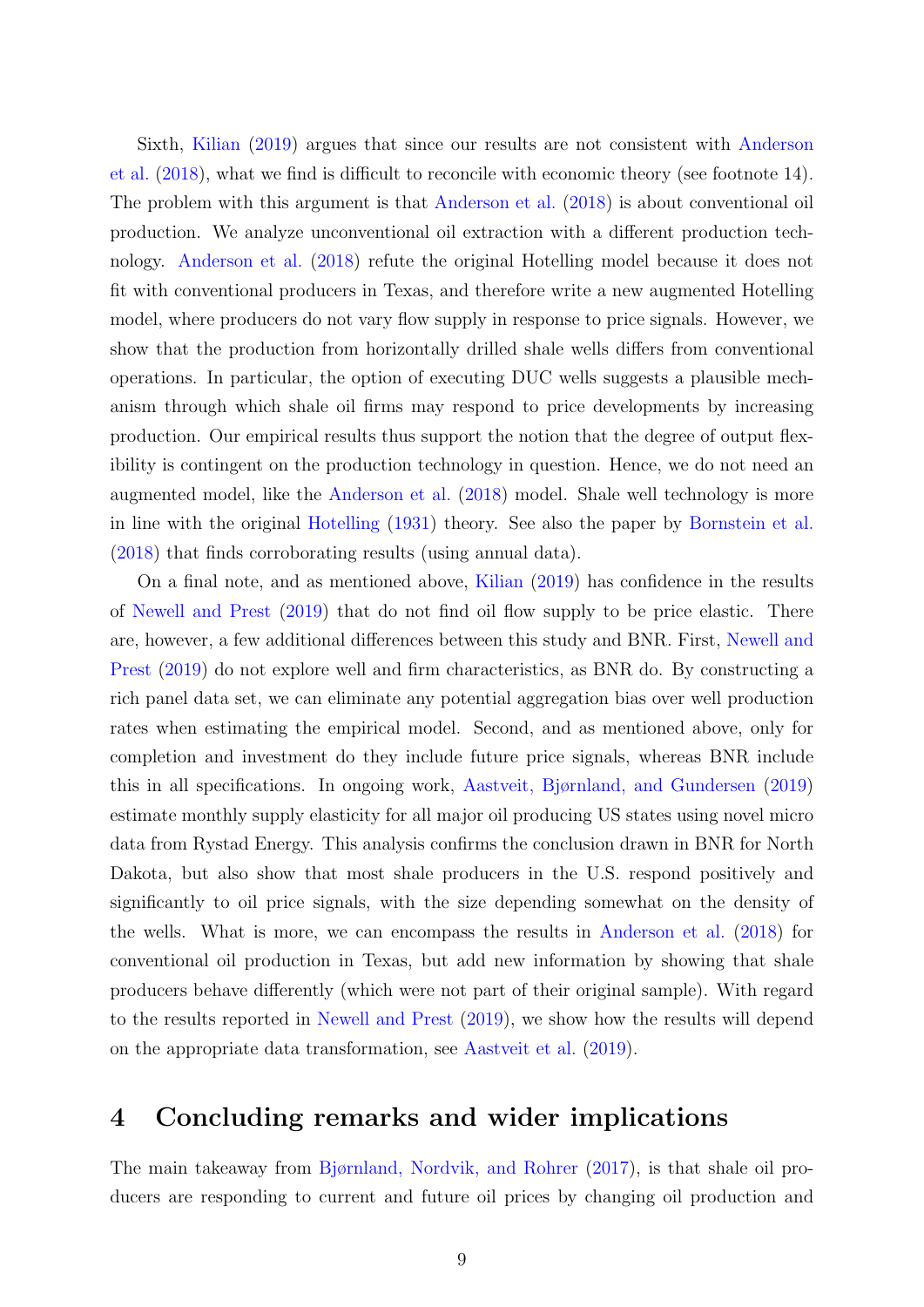completion of new oil wells. In particular, we find the supply elasticity of shale wells to be significantly positive: the size depending somewhat on wells and firms characteristics.

While these results are for North Dakota only, the results have far reaching implications. By 2017, oil production from shale deposits accounted for half of US crude oil output. Furthermore, the use of hydraulic fracturing technology is spreading to other oil-producing countries, potentially making unconventional oil a much larger share of total production than it is today. This could imply a stabilizing effect on oil prices, as has recently also been emphasized in [Bornstein et al.](#page-11-5) [\(2018\)](#page-11-5). Furthermore, the results of BNR could also have far reaching implications for policy. In particular, the inherent flexibility could also be a factor to consider when designing tax policies that affect the petroleum industries. Acknowledging that shale producers can adjust differently to price-sensitive news than conventional producers, should be important.

As already emphasized, our results run contrary to how many oil macro models, such as [Kilian and Murphy](#page-12-4) [\(2012\)](#page-12-4) and [Kilian and Murphy](#page-12-7) [\(2014\)](#page-12-7), identify oil price shocks through imposing a very small price elasticity of supply. In so doing, they can not account for the flexibility of shale producers. Instead our results support exploring identification schemes like those of [Baumeister and Hamilton](#page-11-2) [\(2019a\)](#page-11-2), that relax the assumption of an extremely small short-run oil supply elasticity, or [Caldara et al.](#page-11-4) [\(2019\)](#page-11-4), that combine a narrative analysis of episodes of large drops in oil production with country-level instrumental variable regressions. Doing so, both find oil supply disruptions to be a bigger factor in historical oil price movements than implied by previous studies.

Finally, although not directly relevant for the results here, I note that the shale oil revolution has also changed other aspects of the workings of the U.S. economy, including a wide range of outcomes such as local labor market dynamics, investment, and real activity. In particular, a growing literature using panel data studies have recently shown that the shale oil boom has benefited non-oil employment and wages at the local level in many resource abundant U.S. states, c.f. [Allcott and Keniston](#page-11-8) [\(2017\)](#page-11-8). What's more, there may be potential spillovers to other parts of the US economy through technological advancement and learning by doing, emphasized by [Bjørnland and Zhulanova](#page-11-9) [\(2018\)](#page-11-9).[4](#page-10-0)

To conclude, the empirical results of BNR support the notion that the degree of output flexibility is indeed contingent on the production technology in question. This calls for new models that can account for a growing share of shale in the U.S., shale's inherent flexibility in production, and the role of shale oil in transmitting oil price shocks to the U.S. economy.

<span id="page-10-0"></span><sup>4</sup>See also [Bjørnland and Thorsrud](#page-11-10) [\(2016\)](#page-11-10) and [Bjørnland, Thorsrud, and Torvik](#page-11-11) [\(2019\)](#page-11-11) that analyse spillovers of oil and gas in Australia and Norway.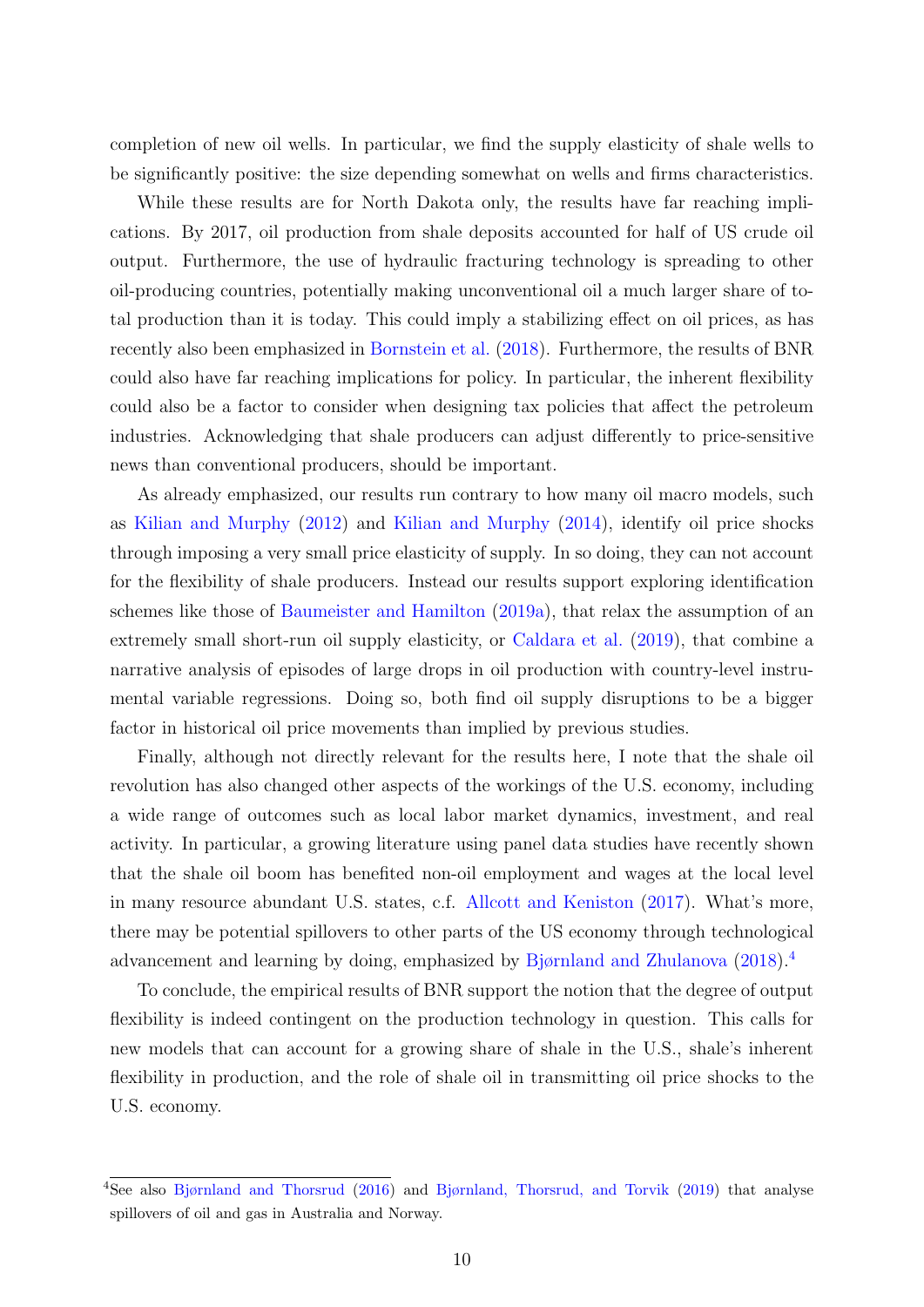## References

- <span id="page-11-7"></span>Aastveit, K. A., H. C. Bjørnland, and T. S. Gundersen (2019). Oil Supply Elasticities Across the U.S.: Micro Evidence and Macro Implications. Manuscript, BI Norwegian Business School.
- <span id="page-11-8"></span>Allcott, H. and D. Keniston (2017). Dutch disease or agglomeration? the local economic effects of natural resource booms in modern America. The Review of Economic Studies 85 (2), 695–731.
- <span id="page-11-1"></span>Anderson, S. T., R. Kellogg, and S. W. Salant (2018). Hotelling under pressure. Journal of Political Economy 126 (3), 984–1026.
- <span id="page-11-2"></span>Baumeister, C. and J. D. Hamilton (2019a). Structural interpretation of vector autoregressions with incomplete identification: Revisiting the role of oil supply and demand shocks. American Economic Review 109 (5), 1873–1910.
- <span id="page-11-3"></span>Baumeister, C. and J. D. Hamilton (2019b). Structural interpretation of vector autoregressions with incomplete identification: Setting the record straight. Manuscript, UC San Diego.
- <span id="page-11-0"></span>Bjørnland, H. C., F. M. Nordvik, and M. Rohrer (2017). Supply flexibility in the shale patch: Evidence from North Dakota. CAMP Working Paper 2/2017 - Manuscript revised May 2019, BI Norwegian Business School.
- <span id="page-11-10"></span>Bjørnland, H. C. and L. A. Thorsrud (2016). Boom or gloom? Examining the Dutch disease in two-speed economies. The Economic Journal 126 (598), 2219–2256.
- <span id="page-11-11"></span>Bjørnland, H. C., L. A. Thorsrud, and R. Torvik (2019). Dutch disease dynamics reconsidered. European Economic Review 119, 411–433.
- <span id="page-11-9"></span>Bjørnland, H. C. and J. Zhulanova (2018). The shale oil boom and the US economy: Spillovers and time-varying effects. CAMP Working Paper 8/2018, BI Norwegian Business School.
- <span id="page-11-5"></span>Bornstein, G., P. Krusell, and S. Rebelo (2018). Lags, Costs, and Shocks: An Equilibrium Model of the Oil Industry. Working Paper 23423, National Bureau of Economic Research.
- <span id="page-11-4"></span>Caldara, D., M. Cavallo, and M. M. Iacoviello (2019). Oil price elasticities and oil price fluctuations. *Journal of Monetary Economics 103*, 1–20.
- <span id="page-11-6"></span>EIA (2019). Today in Energy, September 10. U.S. Energy Information Administration.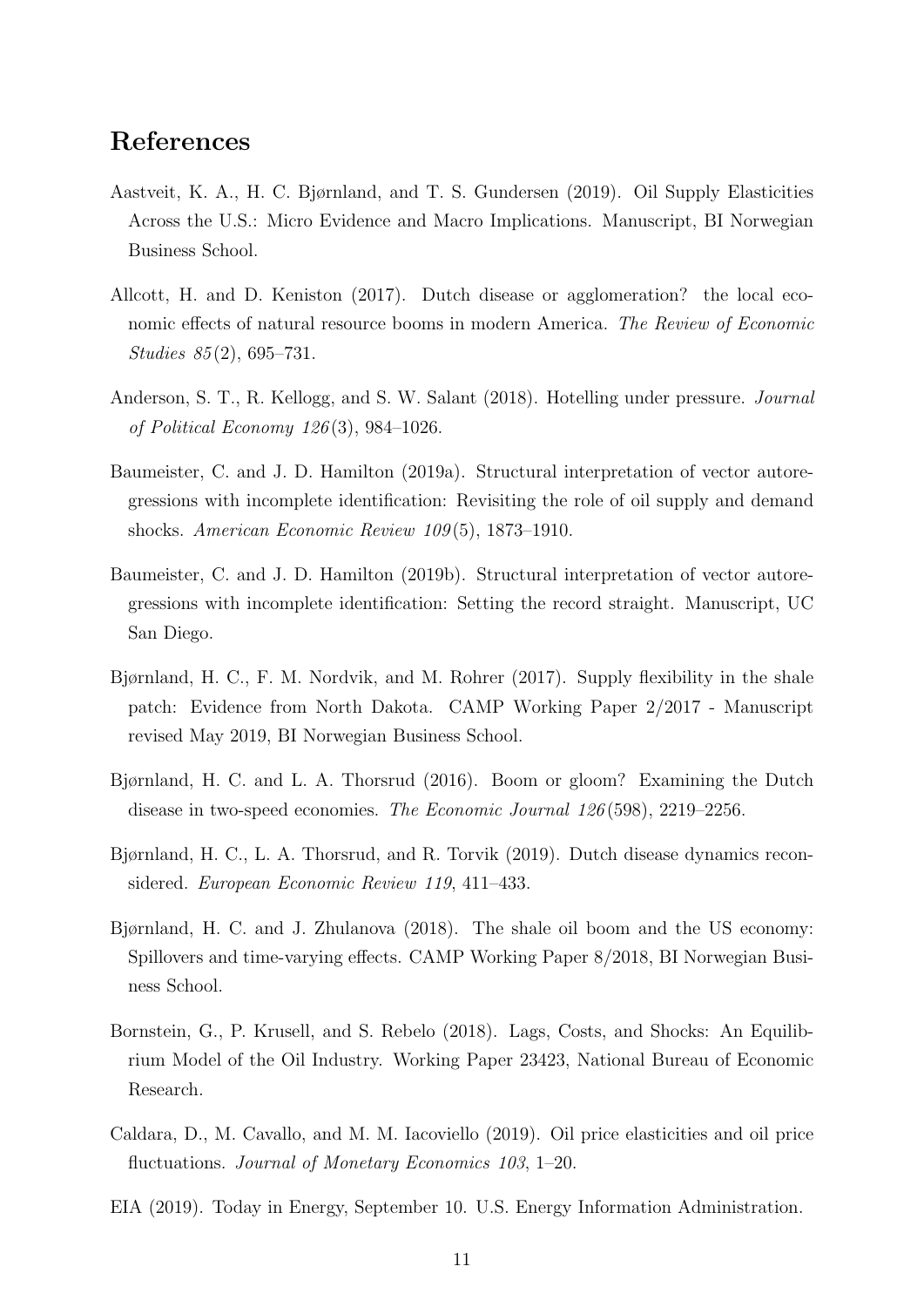- <span id="page-12-2"></span>Hotelling, H. (1931). The economics of exhaustible resources. Journal of Political Econ $omy \; 39(2), 137-175.$
- <span id="page-12-3"></span>Kilian, L. (2009). Not all oil price shocks are alike: Disentangling demand and supply shocks in the crude oil market. The American Economic Review 99(3), 1053–1069.
- <span id="page-12-1"></span>Kilian, L. (2019). Facts and Fiction in Oil Market Modeling. Manuscript, September, Federal Reserve Bank of Dallas.
- <span id="page-12-4"></span>Kilian, L. and D. P. Murphy (2012). Why agnostic sign restrictions are not enough: understanding the dynamics of oil market var models. Journal of the European Economic Association  $10(5)$ , 1166–1188.
- <span id="page-12-7"></span>Kilian, L. and D. P. Murphy (2014). The role of inventories and speculative trading in the global market for crude oil. Journal of Applied Econometrics 29(3), 454–478.
- <span id="page-12-0"></span>Kilian, L. and X. Zhou (2019). Oil supply shock redux? Manuscript, July, University of Michigan.
- <span id="page-12-5"></span>Newell, R. G. and B. C. Prest (2019). The Unconventional Oil Supply Boom: Aggregate Price Response from Microdata. The Energy Journal  $40(3)$ .
- <span id="page-12-6"></span>Reeve, T. A. and R. J. Vigfusson (2011). Evaluating the forecasting performance of commodity futures prices. FRB International Finance Discussion Paper 1025.